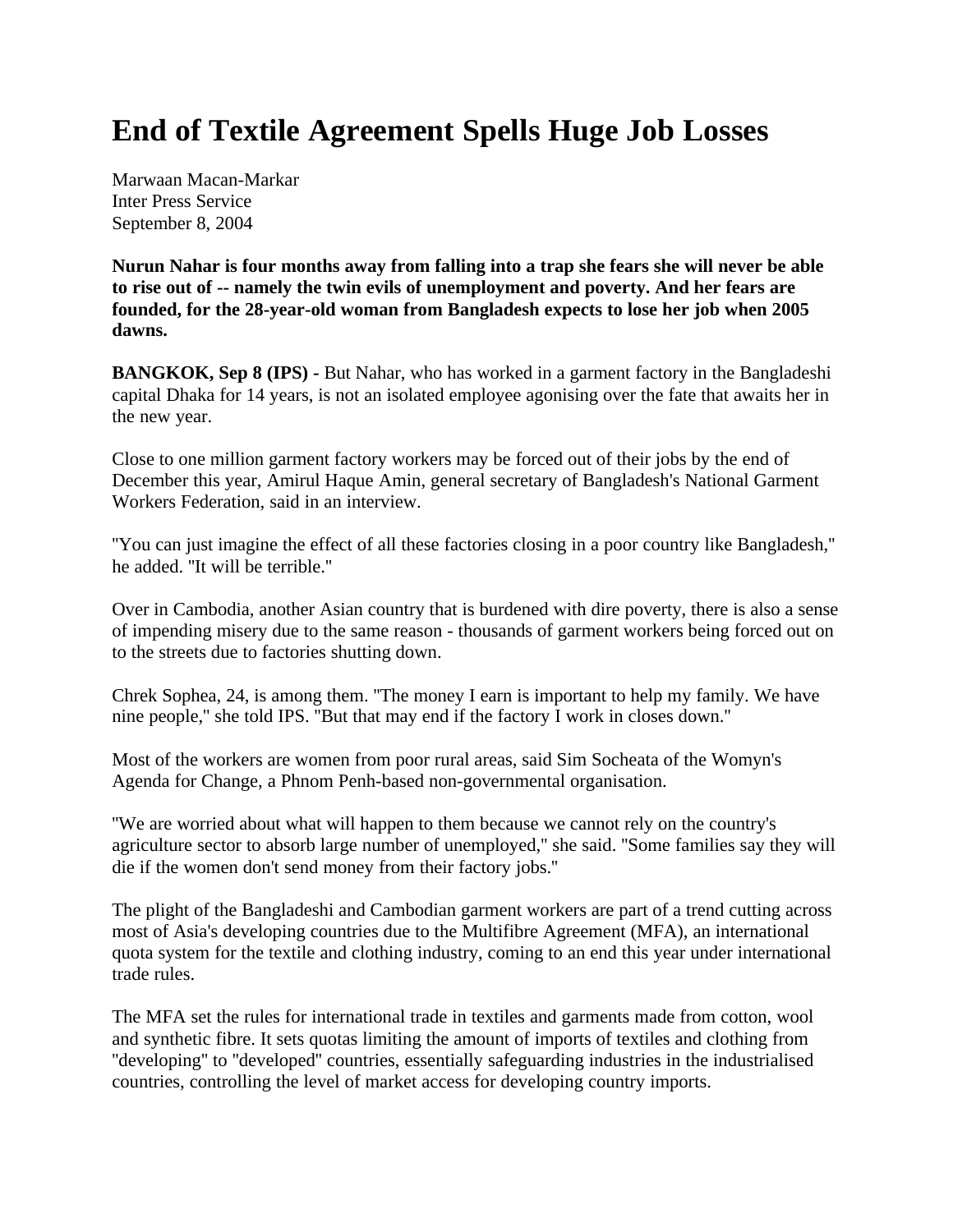Meanwhile the growth of textile and garments industries in many countries has been heavily dependent on the quota allocations under the MFA.

But as studies about the MFA reveal, not all of Asia should be in a state of gloom.

China, for instance, is expected to be the major beneficiary of the MFA drawing to a close, due to its cheap labour market serving as a magnet for clothing companies to relocate their factories from other developing nations.

According to some estimates, China will emerge as the most dominant supplier of clothing and textiles five years after the MFA ends, says Neil Kearney, General Secretary of the International Textile, Garment and Leather Workers' Federation (ITGLWF).

''China will be supplying over 80 percent of the U.S. market and 75 percent of the market in Europe,'' he added, referring to the two major markets that apparel-producing factories in developing countries ship their goods to.

''China is leading a race to the bottom,'' states the ITGLWF. ''The ITGLWF estimates that millions of jobs will be lost in developing countries.''

That is because many companies in developing countries, that previously took advantage of the garment production quotas they benefited under the MFA, would have relocated to China.

The MFA, which was set up 30 years ago, has been viewed by some in the developing world as a key pillar to support the growth of a highly lucrative textile industry. For under it, developing countries were able to supply the U.S. market with clothes according to an agreed quota.

Recent reports reflect this, given that the developing world account for 70 percent of global clothing exports and 50 percent of global textile exports, thus edging out the producers in the developed world who had held sway till the late 1980s.

The ITGLWF estimates that the value in clothing and textile trade accounted for 342 billion U.S. dollars in 2001.

And while that figure amounted to six percent of total world exports at that time, the percentage of clothing and textile exports at the national level in Asia's developing countries reflect a far higher percentage.

In Bangladesh, textile and clothing account for over 80 percent of the country's total exports, while in its South Asian neighbour Pakistan it stands at 72 percent and in Sri Lanka it is 42 percent of exports.

In Cambodia, one of South-east Asia's poorest countries, the garment sector accounted for 90 percent of the country's export earnings.

The dependence of these developing countries on the garment sector as a vital source of